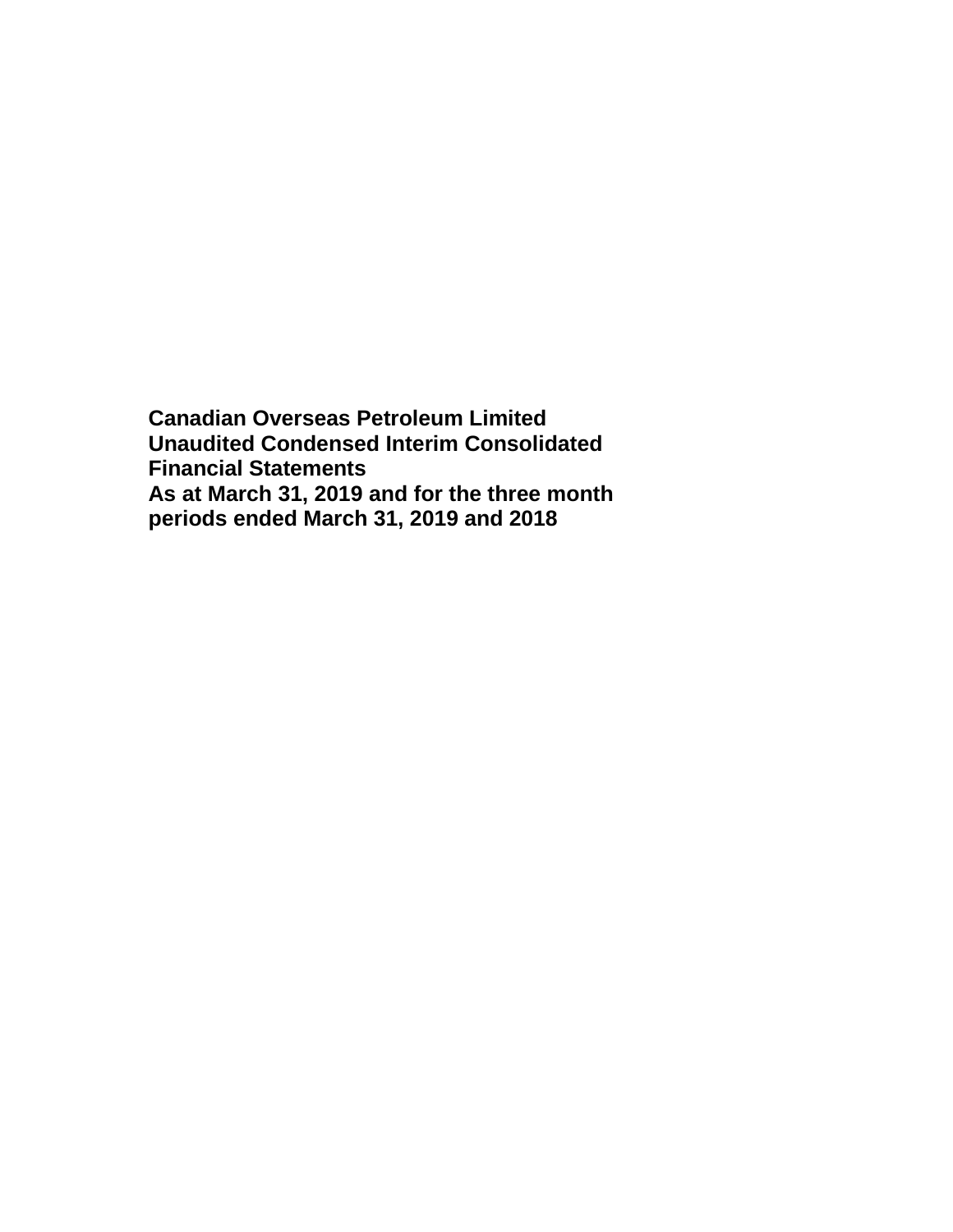#### **Management's Responsibility for Consolidated Financial Statements**

The information provided in these unaudited condensed interim consolidated financial statements is the responsibility of management. In the preparation of the statements, estimates are sometimes necessary to make a determination of future values for certain assets or liabilities. Management believes such estimates have been based on careful judgments and have been properly reflected in the accompanying consolidated financial statements.

Management maintains a system of internal controls to provide reasonable assurance that the Company's assets are safeguarded and to facilitate the preparation of relevant and timely information.

The audit committee has reviewed the unaudited condensed interim consolidated financial statements with management and the auditors, and has reported to the Board of Directors. The Board of Directors has approved the unaudited consolidated interim financial statements as presented.

*Signed "Arthur S. Millholland" Signed "Aleksandra Owad"* Arthur S. Millholland Aleksandra Owad President and Chief Executive Officer Chief Financial Officer May 13, 2019 May 13, 2019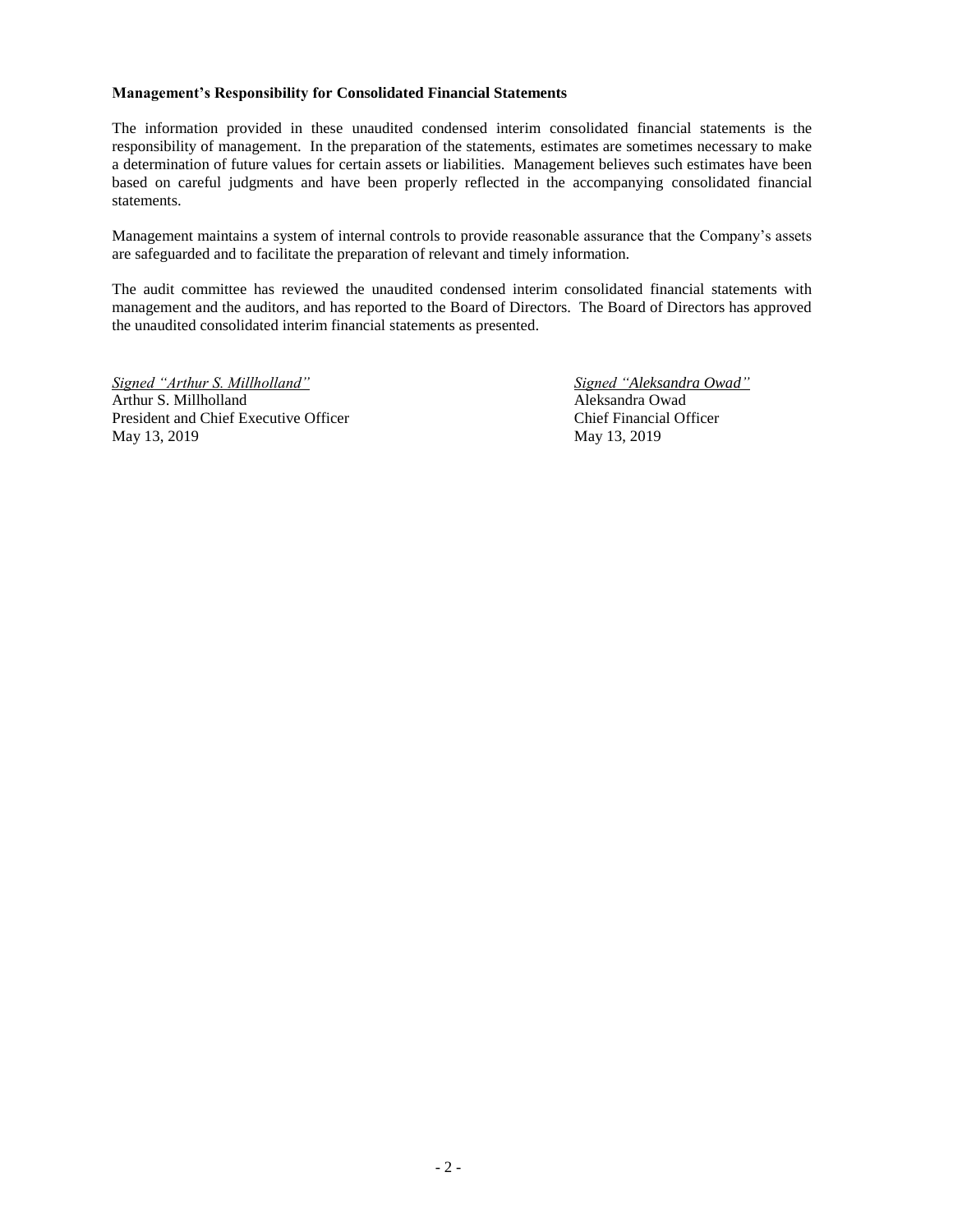# **Condensed Consolidated Statements of Financial Position (unaudited)**

**(in thousands of United States dollars)**

| As at                                                     | March 31,<br>2019 | December 31,<br>2018 |  |  |
|-----------------------------------------------------------|-------------------|----------------------|--|--|
| <b>Assets</b>                                             |                   |                      |  |  |
| Current                                                   |                   |                      |  |  |
|                                                           | \$<br>899         | \$<br>1,856          |  |  |
| Cash and cash equivalents (note 4)<br>Accounts receivable | 62                |                      |  |  |
|                                                           |                   | 79                   |  |  |
| Prepaid expenses                                          | 209               | 150                  |  |  |
| Deposits                                                  | 44                | 44                   |  |  |
|                                                           | 1,214             | 2,129                |  |  |
| Office equipment                                          | 46                | 52                   |  |  |
| Long-term receivable                                      | 239               | 238                  |  |  |
|                                                           | \$<br>1,499       | \$2,419              |  |  |
| <b>Liabilities</b>                                        |                   |                      |  |  |
| Current                                                   |                   |                      |  |  |
| Accounts payable and accrued liabilities                  | \$<br>585         | \$<br>336            |  |  |
|                                                           | 585               | 336                  |  |  |
| <b>Shareholders' Equity</b>                               |                   |                      |  |  |
| Share capital (note $5(a)$ )                              | 136,942           | 136,942              |  |  |
| Warrants (note $5(b)$ )                                   | 330               | 330                  |  |  |
| Contributed capital reserve (note $5(c)$ )                | 50,394            | 50,394               |  |  |
| Deficit                                                   | (184, 637)        | (183,511)            |  |  |
| Accumulated other comprehensive loss                      | (2, 115)          | (2,072)              |  |  |
|                                                           | 914               | 2,083                |  |  |
|                                                           | \$<br>1,499       | \$2,419              |  |  |

**Going concern** *(note 2)*

**Commitments and contractual obligations** *(note 6)*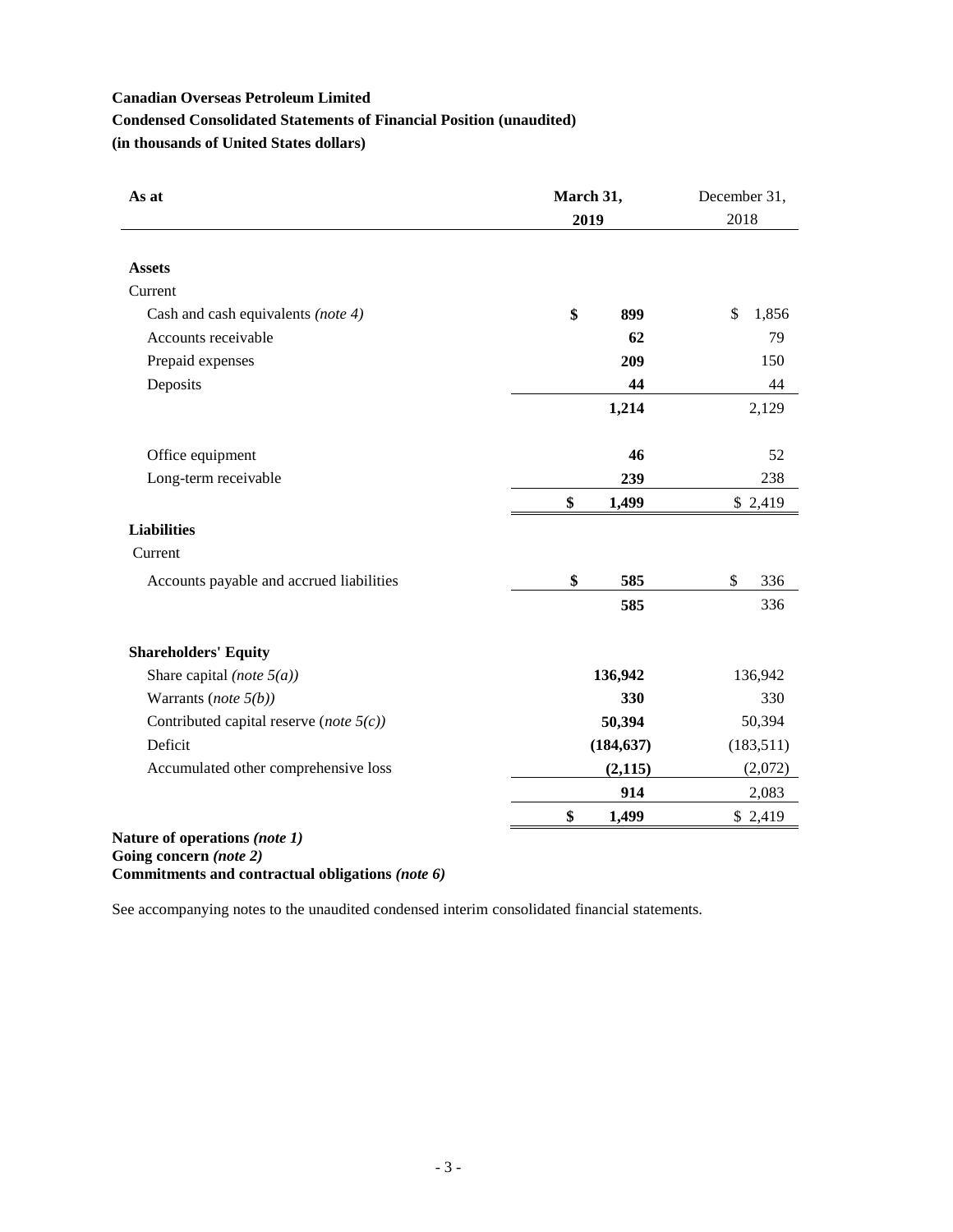$\overline{\phantom{0}}$ 

# **Condensed Consolidated Statements of Comprehensive Loss (unaudited)**

**(in thousands of United States dollars, except per share amounts)**

| For the three months ended March 31             | 2019          | 2018<br>Restated       |
|-------------------------------------------------|---------------|------------------------|
| <b>Operations</b>                               |               |                        |
| Pre-license costs                               | \$            | $\mathcal{S}$<br>(321) |
| Administrative                                  | (1,191)       | (1,254)                |
| Depreciation                                    | (6)           | (5)                    |
|                                                 | (1,197)       | (1,580)                |
| <b>Finance income and costs</b>                 |               |                        |
| Interest income                                 | $\mathbf{1}$  |                        |
| Foreign exchange gain                           | 71            | 51                     |
|                                                 | 72            | 51                     |
| Loss before investments in joint ventures       | (1,125)       | (1,529)                |
| Loss on investment in joint venture (note $3$ ) | (1)           |                        |
| Net loss                                        | (1,126)       | (1,529)                |
| Loss on translation of foreign subsidiaries     | (43)          | (105)                  |
| Comprehensive loss                              | \$<br>(1,169) | \$<br>(1,634)          |
| Loss per share (basic and diluted)              | \$<br>(0.00)  | \$<br>(0.00)           |
| Weighted average number of shares outstanding   | 2,486,752,463 | 1,523,139,350          |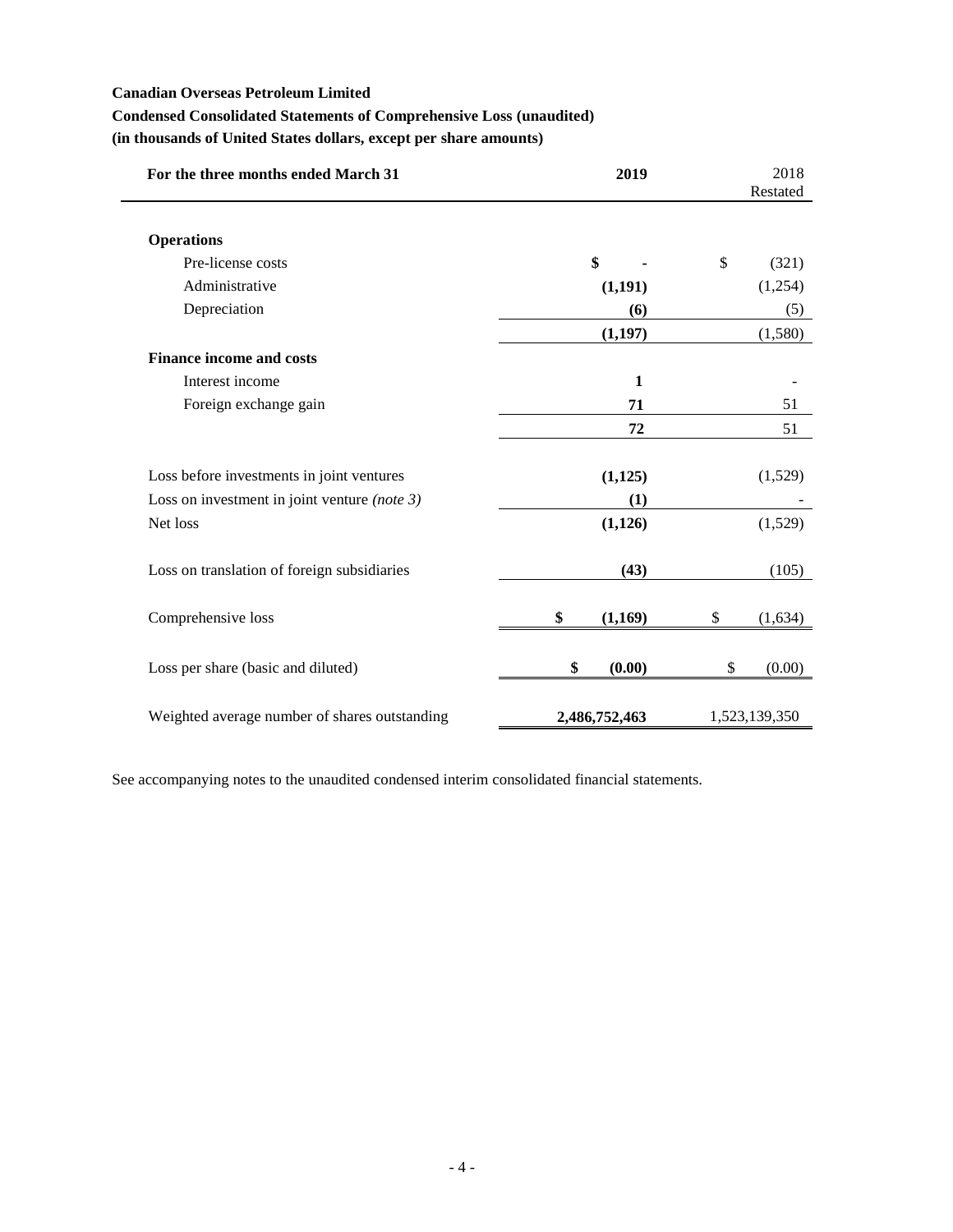# **Condensed Consolidated Statements of Changes in Equity (unaudited)**

**(in thousands of United States dollars)**

|                                                                               |               |           | <b>Contributed</b> |                | <b>Accumulated</b><br><b>Other</b> |               |
|-------------------------------------------------------------------------------|---------------|-----------|--------------------|----------------|------------------------------------|---------------|
|                                                                               | <b>Share</b>  |           | Capital            |                | Comprehensive                      | <b>Total</b>  |
|                                                                               | Capital       | Warrants  | <b>Reserve</b>     | <b>Deficit</b> | Loss <sup>(1)</sup>                | <b>Equity</b> |
| <b>Balance at December 31, 2017</b>                                           | 133,650<br>\$ | \$        | 50,394<br>\$       | \$(178,595)    | \$<br>(2, 238)                     | \$3,211       |
| Comprehensive loss for the<br>period                                          |               |           | $\blacksquare$     | (1,529)        | (105)                              | (1,634)       |
| <b>Reclassification of Fair Value</b><br>of Broker's Warrants <i>(note 2)</i> |               | 227       |                    |                |                                    | 227           |
| Balance at March 31, 2018,<br>restated                                        | 133,650<br>\$ | 227<br>\$ | 50,394<br>\$       | \$ (180, 124)  | \$<br>(2,343)                      | \$1,804       |
| <b>Balance at December 31, 2018</b>                                           | \$136,942     | \$330     | \$50,394           | \$ (183,511)   | \$<br>(2,072)                      | \$<br>2,083   |
| <b>Comprehensive loss for the</b><br>period                                   |               |           | ۰                  | (1,126)        | (43)                               | (1,169)       |
| <b>Balance at March 31, 2019</b>                                              | \$136,942     | \$<br>330 | \$50,394           | \$ (184, 637)  | \$<br>(2, 115)                     | \$<br>914     |

**(1)**As at March 31, 2019 and 2018, the accumulated other comprehensive loss balance consists of unrealized foreign exchange on translation of foreign subsidiaries.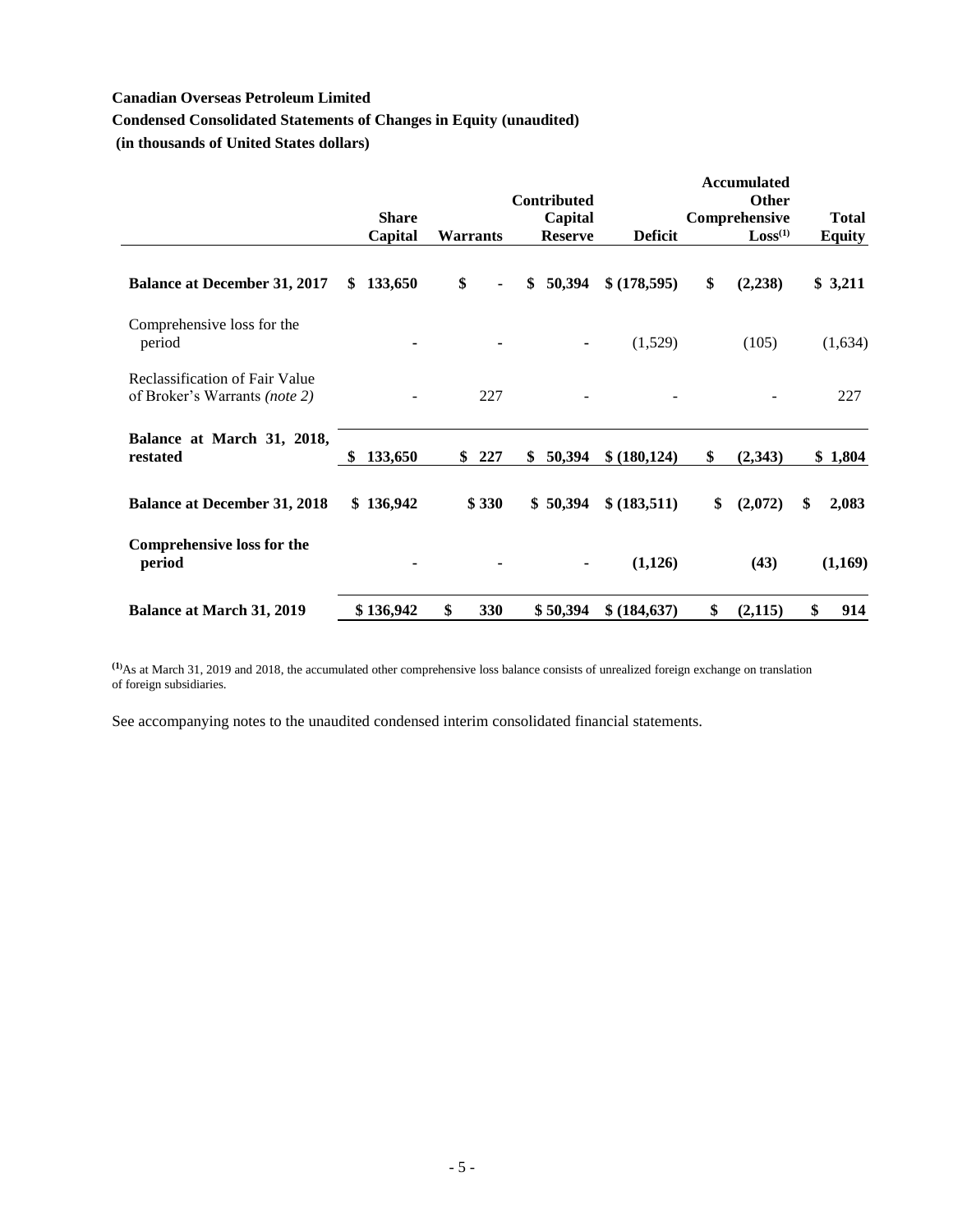### **Condensed Consolidated Statements of Cash Flows (unaudited)**

**(in thousands of United States dollars)**

| For the three months ended March 31                                                   | 2019           | 2018<br>Restated |
|---------------------------------------------------------------------------------------|----------------|------------------|
| <b>Cash Used In Operating Activities</b>                                              |                |                  |
| Net loss                                                                              | \$<br>(1, 126) | \$<br>(1,529)    |
| Interest income                                                                       | (1)            |                  |
| Add (deduct) non-cash items:                                                          |                |                  |
| Depreciation                                                                          | 6              | 5                |
| Unrealized foreign exchange gain                                                      | (74)           | (73)             |
| Loss on investment in joint venture (note $3$ )                                       | 1              |                  |
|                                                                                       | (1, 194)       | (1,597)          |
| Net change in non-cash working capital (note 8)                                       | 206            | 649              |
|                                                                                       | (988)          | (948)            |
| <b>Cash Used in Investing Activities</b>                                              |                |                  |
| Additions to office equipment                                                         |                | (3)              |
| Additions to investment in joint venture (note $3$ )                                  | (1)            |                  |
| Interest income                                                                       | 1              |                  |
|                                                                                       |                | (3)              |
| Decrease in cash and cash equivalents                                                 |                |                  |
| during the period                                                                     | (988)          | (951)            |
| Effect of foreign exchange on cash and cash<br>equivalents held in foreign currencies | 31             | (32)             |
| Cash and cash equivalents, beginning of period                                        | 1,856          | 4,060            |
| Cash and cash equivalents, end of period                                              | \$<br>899      | \$<br>3,077      |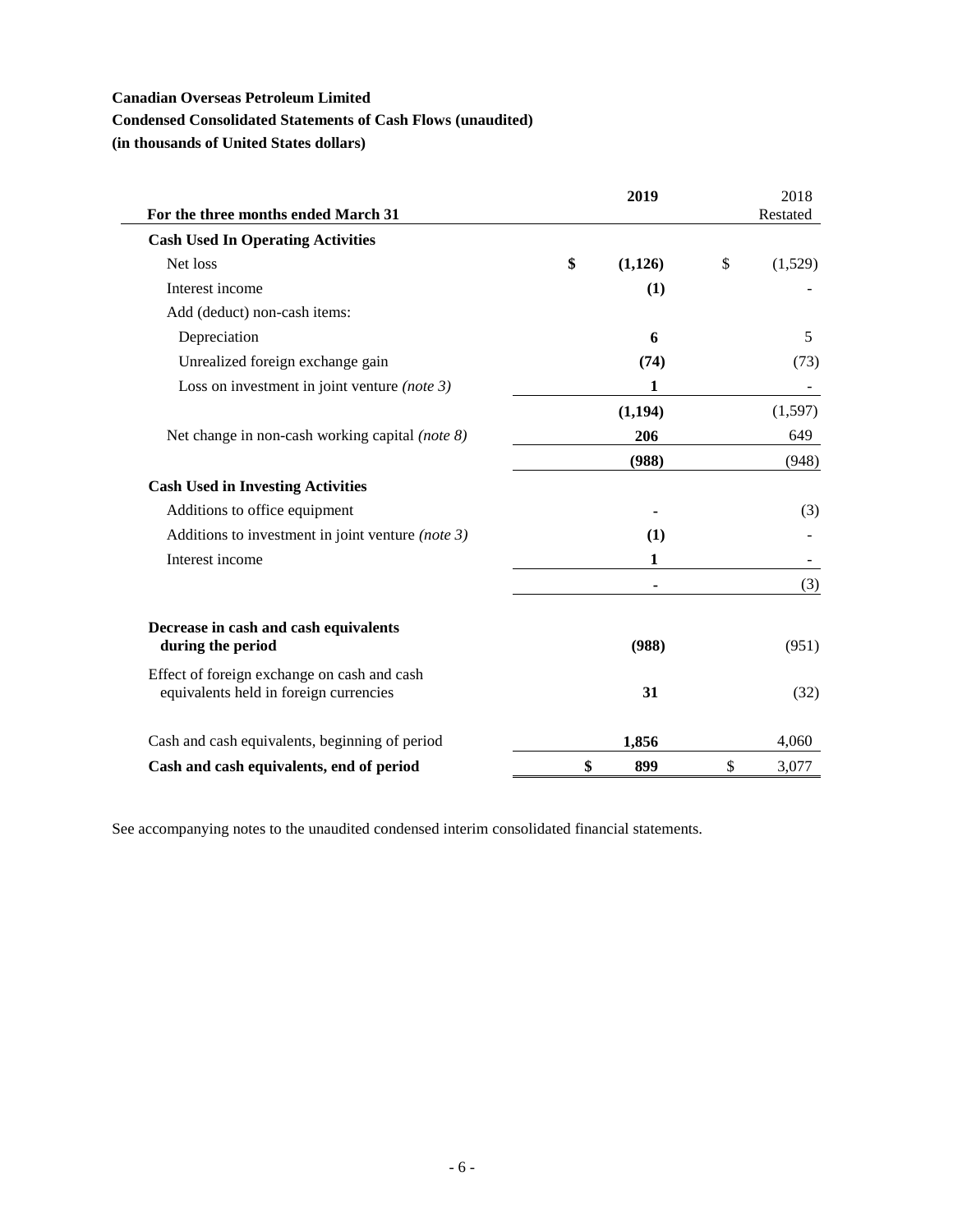## **1. NATURE OF OPERATIONS**

Canadian Overseas Petroleum Limited ("COPL" or the "Company"), is a widely-held publicly traded company incorporated and domiciled in Canada. The Company's common shares are traded on the London Stock Exchange in the UK under the symbol "COPL" and Canadian Securities Exchange (the "CSE") in Canada under the symbol "XOP"; the Company moved its listing from TSX Venture Exchange to the CSE on October 31, 2018. The Company's registered office is in Calgary, Alberta at 400, 444 – 7th Avenue S.W.

COPL and its subsidiaries are involved in the identification, acquisition, exploration and development of oil and natural gas offshore reserves. As at March 31, 2019, the Company has the following subsidiaries, all of which are wholly-owned directly or indirectly:

- COPL Technical Services Limited, which is involved in providing technical and administrative services to the COPL group of companies;
- Canadian Overseas Petroleum (UK) Limited ("COPL UK"), incorporated in the United Kingdom ("UK") provides technical and projects related services to the COPL group of companies;
- Canadian Overseas Petroleum (Bermuda Holdings) Limited, Canadian Overseas Petroleum (Bermuda) Limited and Canadian Overseas Petroleum (Namibia) Limited, which were incorporated to conduct operations in Africa.
- Canadian Overseas Petroleum (Ontario) Limited ("COPL Ontario") which was incorporated on December 15, 2017 for the purpose of an anticipated operation in Ontario, Canada; however, the acquisition project was not successful.

The Company, along with an unrelated company, Shoreline Energy International Limited, incorporated Shoreline Canoverseas Petroleum Development Corporation Limited ("ShoreCan") in October 2014 in Bermuda to focus on acquisitions of upstream oil and gas exploration, development and producing assets in Africa. Both partners hold a 50% interest in the joint venture.

### **2. BASIS OF PREPARATION AND GOING CONCERN**

#### *Basis of Preparation and Compliance*

The Company's unaudited condensed interim consolidated financial statements ("financial statements") have been prepared in accordance with International Accounting Standard ("IAS") 34, "Interim Financial Reporting" following acceptable accounting policies under International Financial Reporting Standards ("IFRS") and are reported in thousands of United States dollars ("\$"). The Company's financial statements should be read in conjunction with the Company's audited annual consolidated financial statements as at and for the years ended December 31, 2018 and 2017, which outline the Company's significant accounting policies in Note 3 thereto, which have been applied consistently in these financial statements, with the exception of the adoption of IFRS 16 – "Leases" as described below, as well as the Company's critical accounting judgments and key sources of estimation uncertainty which are also set out in Note 3 thereto.

#### *Going Concern*

These financial statements are prepared on a going concern basis which assumes that the Company will be able to realize its assets and discharge its liabilities in the normal course of business.

Currently, the Company does not have material cash inflows and/or adequate financing to develop profitable operations. The Company is pursuing exploration projects and contracts that will require substantial additional financing before they are able to generate positive operating cash flows. Accordingly, the Company's continued successful operations are dependent on its ability to obtain additional financing. There is no assurance that the Company will be able to obtain adequate financing in the future or that such financing will be obtained on terms advantageous to the Company. The Company currently does not have sufficient cash flows to cover forecasted administrative expenses for 2019. With no assurance that financing will be obtained in 2019, there is material uncertainty that casts substantial doubt on the Company's ability to continue as a going concern. These financial statements do not give effect to adjustments that would be necessary to the carrying values and classifications of assets and liabilities should the Company be unable to continue as a going concern.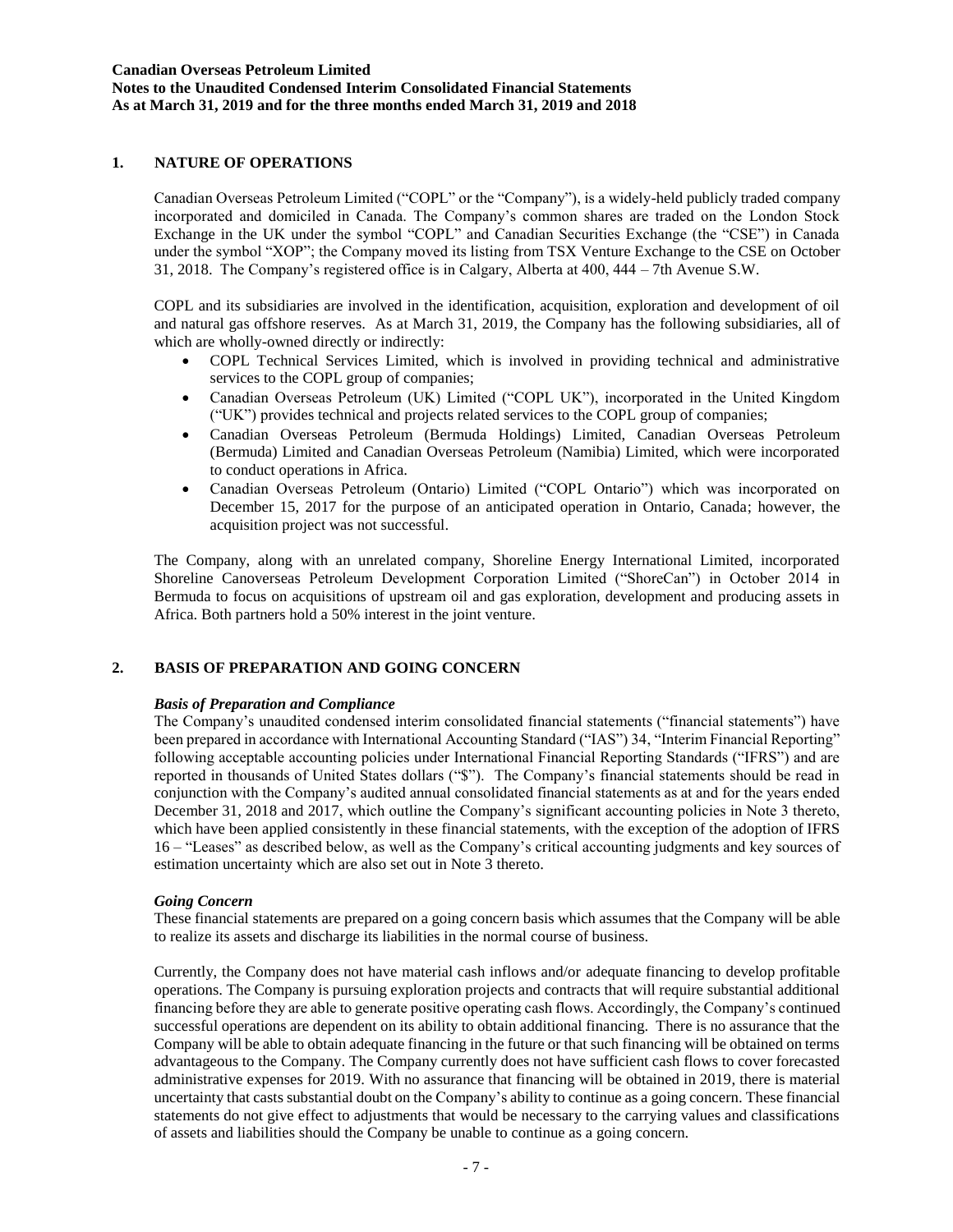**Notes to the Unaudited Condensed Interim Consolidated Financial Statements As at March 31, 2019 and for the three months ended March 31, 2019 and 2018**

# **2. BASIS OF PREPARATION AND GOING CONCERN (continued)**

#### *Restated Quarterly Comparatives*

In connection with UK share placings, the Company issues Broker's Warrants (the "Warrants"). The value of the Warrants is determined using Black Scholes and in prior years was recorded as a derivative liability. In fourth quarter of 2018, the Company has reclassified (effective January 1, 2018) the derivative liability related to the Warrants to equity as the Warrants were issued in exchange for services and should be accounted for under IFRS 2. The 2017 amounts have not been restated as the amounts are not material. Under the previous classification, the derivative liability was revalued each reporting period through the income statement as a derivative gain or loss. The change in accounting treatment results in an impact to the statement of loss to account for the derivative gain (a portion of which was attributable to foreign exchange).

The impact of the Warrants reclassification on 2018 quarterly statements of loss is as follows:

| Three months ended<br>(S 000's) | March<br>31, 2018<br>Reported | <b>March</b><br>31, 2018<br><b>Restated</b> | June<br>30, 2018<br>Reported   | June<br>30, 2018<br><b>Restated</b> | September<br>30, 2018<br>Reported | <b>September</b><br>30, 2018<br><b>Restated</b> |
|---------------------------------|-------------------------------|---------------------------------------------|--------------------------------|-------------------------------------|-----------------------------------|-------------------------------------------------|
| Pre-license costs               | 321<br>\$                     | \$.<br>321                                  | \$<br>$\overline{\phantom{a}}$ | \$<br>$\blacksquare$                | \$.<br>130                        | \$<br><b>130</b>                                |
| Administrative expenses         | 1,254                         | 1.254                                       | 1,197                          | 1.197                               | 1,272                             | 1,272                                           |
| Depreciation                    | 5                             | 5                                           | 5                              | 5                                   | 5                                 |                                                 |
| Interest income                 |                               | ٠                                           | (6)                            | (6)                                 | (3)                               | (3)                                             |
| Derivative gain                 | (94)                          | ٠                                           | (34)                           |                                     | (130)                             |                                                 |
| Foreign exchange loss /         |                               |                                             |                                |                                     |                                   |                                                 |
| (gain)                          | (42)                          | (51)                                        | 139                            | 149                                 | (14)                              | (14)                                            |
| Loss on investment in joint     |                               |                                             |                                |                                     |                                   |                                                 |
| venture                         |                               |                                             | 13                             | 13                                  |                                   |                                                 |
| Net loss                        | 1.444                         | 1.529                                       | 1.314                          | 1.358                               | 1.260                             | 1.390                                           |

The impact of the Warrants reclassification on financial position as at 2018 quarter-ends is as follows:

| As at<br>(S 000's)           | March<br>31, 2018<br>Reported | 31, 2018 | <b>March</b><br><b>Restated</b> | June<br>30, 2018<br>Reported | June<br>30, 2018<br><b>Restated</b> | September<br>30, 2018<br>Reported | <b>September</b><br>30, 2018<br><b>Restated</b> |
|------------------------------|-------------------------------|----------|---------------------------------|------------------------------|-------------------------------------|-----------------------------------|-------------------------------------------------|
| <b>Total Assets</b>          | \$<br>3,642                   |          | \$<br>3,642                     | \$<br>2,223                  | \$<br>2,223                         | \$<br>3,970                       | \$<br>3,970                                     |
| Current liabilities          | 1,838                         |          | 1,838                           | 1,594                        | 1,594                               | 1,300                             | 1,300                                           |
| Derivative liability         | 142                           |          |                                 | 98                           |                                     | 71                                |                                                 |
| Shareholders' Equity:        |                               |          |                                 |                              |                                     |                                   |                                                 |
| Share capital                | 133,650                       |          | 133,650                         | 133,650                      | 133,650                             | 136,948                           | 136,948                                         |
| Warrants                     |                               |          | 227                             |                              | 227                                 |                                   | 330                                             |
| Contributed capital reserve  | 50,394                        |          | 50,394                          | 50,394                       | 50,394                              | 50,394                            | 50,394                                          |
| Deficit                      | (180,039)                     |          | (180, 124)                      | (181, 353)                   | (181, 482)                          | (182, 613)                        | (182, 872)                                      |
| Accumulated other            |                               |          |                                 |                              |                                     |                                   |                                                 |
| comprehensive loss           | (2, 343)                      |          | (2,343)                         | (2,160)                      | (2,160)                             | (2,130)                           | (2,130)                                         |
| Total liabilities and equity | 3,642                         |          | 3.642                           | 2,223                        | 2,223                               | 3,970                             | 3,970                                           |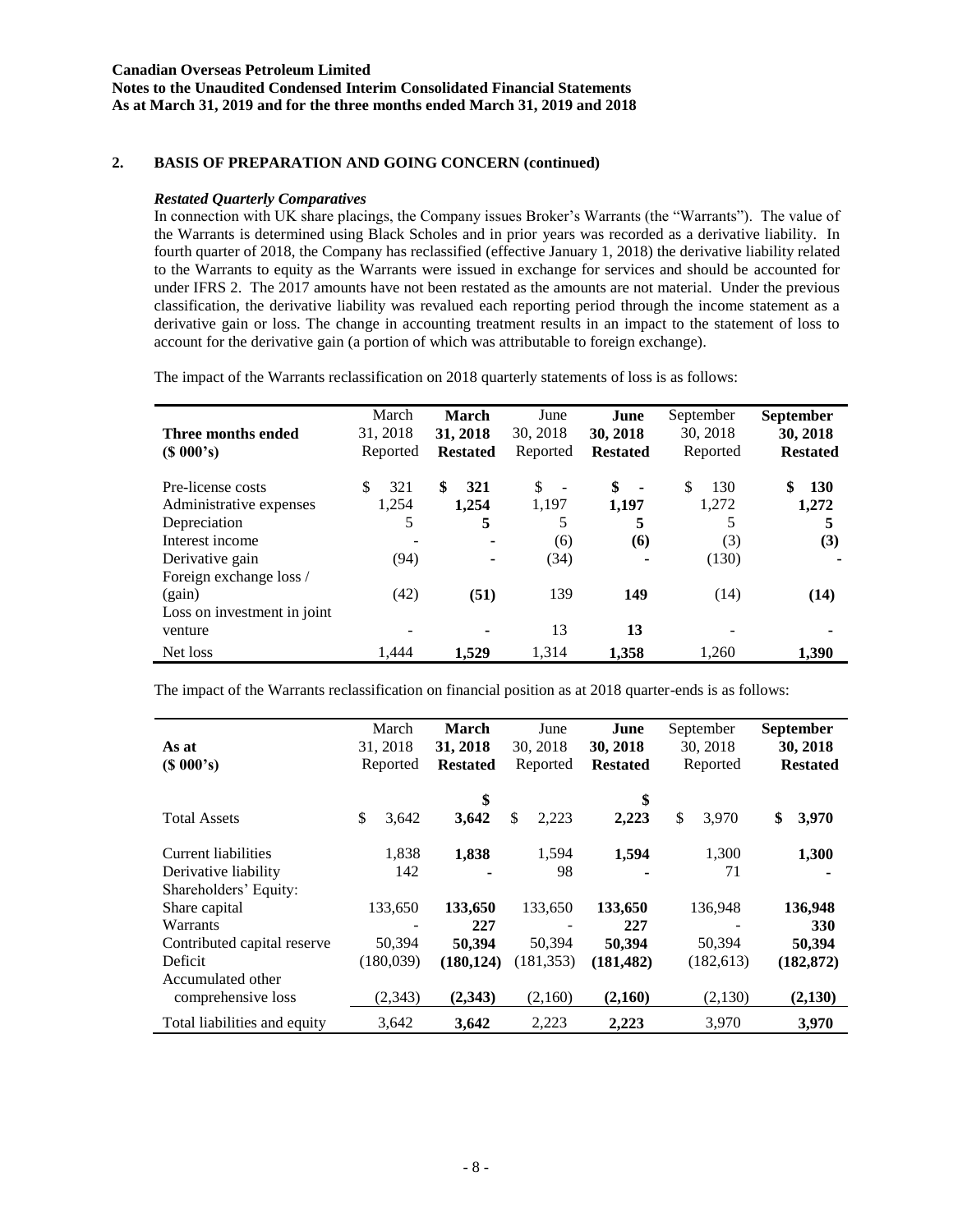### **Canadian Overseas Petroleum Limited Notes to the Unaudited Condensed Interim Consolidated Financial Statements As at March 31, 2019 and for the three months ended March 31, 2019 and 2018**

# **2. BASIS OF PREPARATION AND GOING CONCERN (continued)**

### *Adoption of IFRS 16 – "Leases"*

On January 1, 2019, the Company adopted IFRS 16 "Leases", which replaced IAS 17 "Leases". IFRS 16 eliminates the distinction between operating and financing leases and provides a single lessee accounting model that requires the lessee to recognize assets and liabilities for all leases on its balance sheet. Under IFRS 16, lessees must recognize a lease liability and a right-of-use asset for virtually all lease contracts. An optional exemption to recognize certain short-term leases and leases of low value can be applied by lessees. Leases to explore for or use oil or natural gas are specifically excluded from the scope of IFRS 16. For the lessor, the accounting remains essentially unchanged. The Company has used the following practical expedient as permitted by the standard:

Exemption for short-term leases that have a remaining lease term of less than 12 months as at January 1, 2019 and low value leases.

The adoption of IFRS 16 had no material impact on the Company's condensed interim consolidated financial statements.

The financial statements were authorized for issue by the Company's Board of Directors on May 13, 2019.

### **3. INVESTMENT IN JOINT VENTURE**

The Company currently holds a 50% interest in a jointly controlled entity, ShoreCan, focusing on acquisitions of upstream oil and gas exploration, development and producing assets in sub-Saharan Africa. The determination of ShoreCan as a joint venture was based on ShoreCan's structure through a separate legal entity whereby neither the legal form nor the contractual arrangement give the owners rights to the assets and obligations for the liabilities within the normal course of business, nor does it give the rights to the economic benefits of the assets or responsibility for settling liabilities associated with the arrangement.

The Company and its joint venture partner signed a funding agreement, effective October 24, 2014 (the "Funding Agreement") providing financial support as needed in proportion to its interest (50% each) in ShoreCan for ShoreCan's expenses and obligations. The Funding Agreement does not impose any guarantees from the Company and/or its joint venture partner. Amounts advanced to ShoreCan under the terms of the Funding Agreement are unsecured and payable on or before October 24, 2020 contingent upon ShoreCan generating its own cashflows. Interest is charged monthly at an annual rate of 3.0% above 12 month USD LIBOR.

From time to time the Company or its joint venture partner pay for ShoreCan's general and administrative expenses on behalf of the other partner. As at March 31, 2019, the Company had a receivable from its joint venture partner in respect of overpaid ShoreCan expenses of \$0.2 million that is recorded as a long term receivable.

#### *Nigeria*

On September 13, 2016, ShoreCan closed an acquisition of 80% of the issued share capital of Essar Exploration and Production Limited (Nigeria) ("Essar Nigeria"), a company which sole asset is a 100% interest in exploration license OPL 226 offshore Nigeria. ShoreCan paid a cash consideration of \$0.25 million and as part of the shareholder agreement, ShoreCan has agreed to cover the funding of Essar Nigeria's operations. As a party to a Production Sharing Contract ("PSC") signed with Nigerian National Petroleum Corporation ("NNPC") for OPL 226, Essar Nigeria is required to seek NNPC's consent for the transaction. The respective application has been made and the parties to the transaction are awaiting NNPC's reply. On October 2, 2018, NNPC granted a conditional approval of a twenty four months extension of the Phase-1 exploration period until October 1, 2020. The extension is subject to certain conditions, including submission of a performance bond of \$7 million that is required further to the PSC, to cover the Phase-1 exploration period work program at OPL 226. ShoreCan will provide security for the performance bond underwritten by a Nigerian Bank as required to be provided by Essar Nigeria.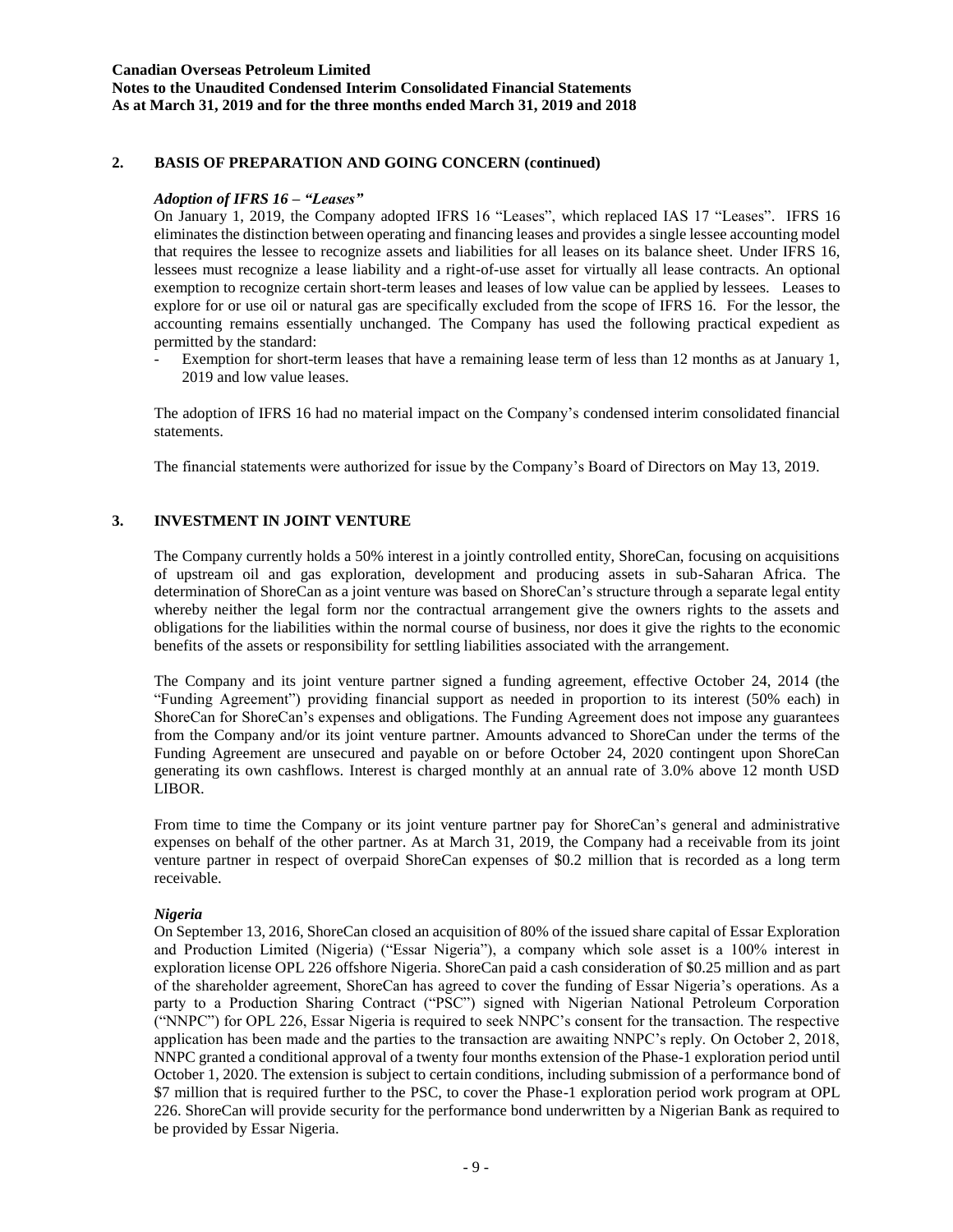### **Canadian Overseas Petroleum Limited Notes to the Unaudited Condensed Interim Consolidated Financial Statements As at March 31, 2019 and for the three months ended March 31, 2019 and 2018**

### **3. INVESTMENT IN JOINT VENTURE (continued)**

#### *Nigeria (continued)*

In addition, ShoreCan has committed to invest up to a maximum of \$80 million into Essar Nigeria in the form of an interest-free shareholder loan. The funds will be used for Essar Nigeria operations and in particular, to cover work program obligations, including the costs of drilling one well under Phase-1 of the PSC.

In 2017, three ShoreCan representatives were appointed Directors of Essar Nigeria, gaining a majority on the Essar Nigeria board and legal control over Essar Nigeria. ShoreCan has assessed that the transaction does not meet criteria of a business acquisition as Essar Nigeria is in exploration/development stage. ShoreCan assessed the investment based on the fair values of Essar Nigeria's assets and liabilities upon obtaining control over Essar Nigeria. ShoreCan estimated a fair value of the Essar Nigeria loan to its previous parent at \$6 million (as compared to the loan face value of \$62.7 million as presented in Essar Nigeria audited financial statements as at December 31, 2016) as the shareholding agreement with Essar Nigeria provides for the repayment of this loan from anticipated future production. The loan is an interest free shareholder loan. Non-controlling interest ("NCI"), was recognized at the NCI proportionate share of net assets acquired.

Below are presented summarized unaudited consolidated statements of ShoreCan as at March 31, 2019 and results for the three months period ended March 31, 2019.

As at the date of filing these financial statements, COPL has not provided any guarantee in respect of obligations, commitments and/or losses of either ShoreCan or Essar Nigeria.

| For the three months ended March 31  | 2019        | 2018        |  |  |
|--------------------------------------|-------------|-------------|--|--|
| (\$000's)                            | (unaudited) | (unaudited) |  |  |
| Revenues                             | \$          | \$          |  |  |
| <b>Expenses</b>                      |             |             |  |  |
| General and administration           | (717)       | (578)       |  |  |
|                                      | (717)       | (578)       |  |  |
| Finance income                       |             |             |  |  |
| Foreign exchange (loss)/gain         | (4)         | 2           |  |  |
| Interest expense                     | (283)       | (210)       |  |  |
|                                      | (287)       | (208)       |  |  |
| Loss                                 | (1,004)     | (786)       |  |  |
| Non-controlling interest             | 52          | 49          |  |  |
| <b>Net Loss</b>                      | (952)       | (737)       |  |  |
| Share of equity investment (percent) | 50%         | 50%         |  |  |
| Company's share of net loss          | \$<br>(476) | \$<br>(369) |  |  |

#### **Summarized statement of comprehensive loss for investment in joint venture under equity accounting:**

During the three months ended March 31, 2019, the Company and its subsidiaries charged ShoreCan management and technical services of \$0.4 million (2018 - \$0.3 million), including \$0.1 million of costs that were allocated to exploration and evaluation assets (2018 – \$0.06 million) and charged an interest expense of \$0.1 million (2018- \$0.1 million).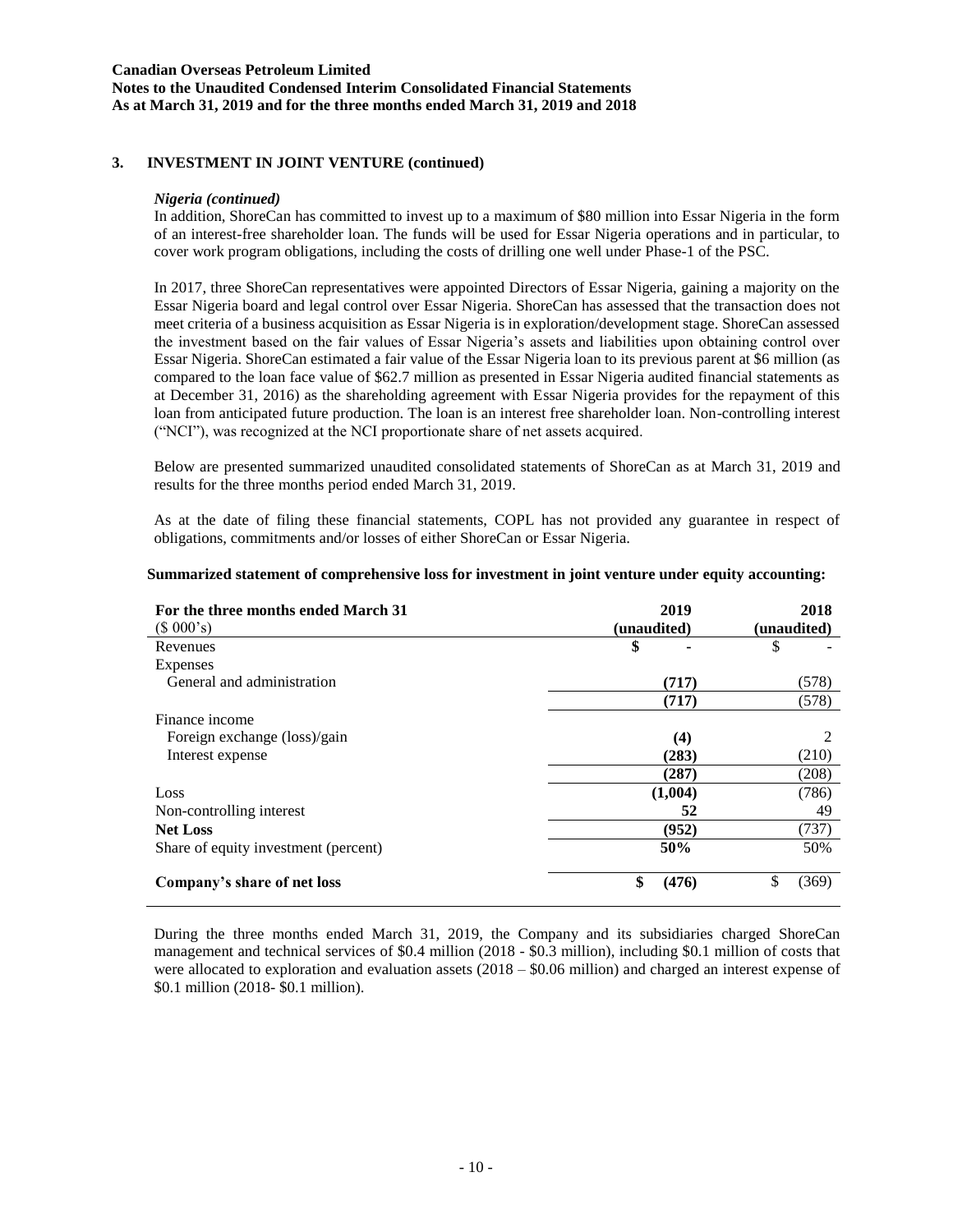**Notes to the Unaudited Condensed Interim Consolidated Financial Statements As at March 31, 2019 and for the three months ended March 31, 2019 and 2018**

# **3. INVESTMENT IN JOINT VENTURE (continued)**

#### **Carrying value of investment in joint venture under equity accounting:**

| Statement of financial position<br>(\$000's) | March 31,<br>2019<br>(unaudited) | December 31,<br>2018<br>(unaudited) |
|----------------------------------------------|----------------------------------|-------------------------------------|
| <b>Assets</b>                                |                                  |                                     |
| Current                                      |                                  |                                     |
| Cash and cash equivalents                    | \$<br>$\mathbf{1}$               | \$                                  |
| Accounts Receivable & prepaid expenses       | $\overline{\mathbf{4}}$          | $\overline{\mathbf{4}}$             |
|                                              | 5                                | $\overline{5}$                      |
| Exploration and evaluation assets            | 9,573                            | 9,431                               |
| Office equipment                             |                                  |                                     |
|                                              | \$<br>9,578                      | \$<br>9,436                         |
| <b>Liabilities</b><br>Current                |                                  |                                     |
| Accounts payable and accrued liabilities     | 2,807                            | 2,729                               |
| Long Term loan to NCI                        | 6,171                            | 6,171                               |
| ShoreCan Partners' loan                      | 20,710                           | 19,642                              |
|                                              | \$<br>29,688                     | \$<br>28,542                        |
| <b>Equity</b>                                |                                  |                                     |
| Non-controlling interest                     | (1,059)                          | (1,007)                             |
| Deficit                                      | (19, 051)                        | (18,099)                            |
|                                              | \$<br>(20, 110)                  | \$<br>(19,106)                      |

### **Reconciliation of carrying amount of net investment in joint venture:**

| <b>Carrying amount - Opening</b>               | ۰ |     |
|------------------------------------------------|---|-----|
| Increases in net investment in joint venture   |   |     |
| during the period                              |   |     |
| Loss recognized on investment in joint venture |   | (43 |
| <b>Carrying amount - Ending</b>                |   |     |

As at March 31, 2019, ShoreCan's non-current liabilities included \$10.4 million due to the Company under the terms of the Funding Agreement (December 31, 2018 - \$9.8 million).

For the three months ended March 31, 2019, the Company's share of ShoreCan's losses of \$0.5 million (three months ended March 31, 2018 - \$0.4 million) exceed the Company's Net Investment of \$1,000 for this period (\$nil for three months ended March 31, 2018). Accordingly, under the equity method, the Company recognized its share of ShoreCan's losses of \$1,000 for the three months ended March 31, 2018 (\$nil for three months ended March 31, 2018).

As at March 31, 2019, the Company's share in ShoreCan's accumulated losses is \$9.5 million (December 31, 2018 - \$9.0 million). Unrecognized accumulated losses on the investment as of March 31, 2019 are \$8.6 million including \$0.5 million of unrecognized losses for the three months ended March 31, 2019.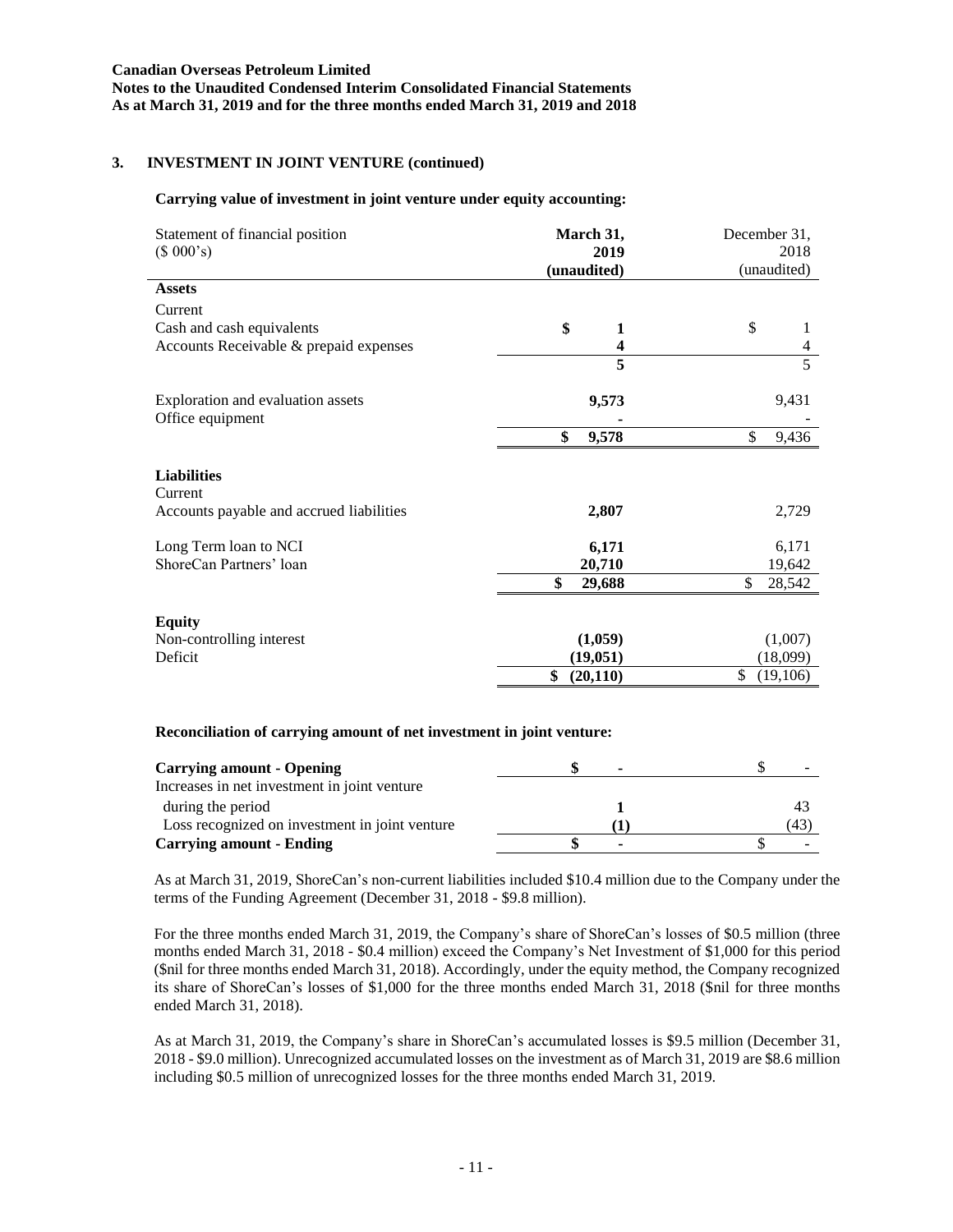# **4. CASH AND CASH EQUIVALENTS**

| (\$000's)            | <b>March 31, 2019</b> | December 31, 2018 |
|----------------------|-----------------------|-------------------|
| Cash                 | 809                   | 1,768             |
| Credit card deposits | 90                    | 88                |
|                      | 899                   | 1,856             |

Cash balances earn interest, whenever possible, at floating rates based on daily bank deposit rates.

Credit card deposits are bank deposits that cover the maximum credit limit available for corporate credit cards.

The fair value of cash and cash equivalents was \$0.9 million as at March 31, 2019 (\$1.9 million as at December 31, 2018). The Company deposits its cash with reputable Canadian and Bermuda banks. The Company did not have any overdraft facilities in place as at March 31, 2019, and December 31, 2018.

### **5. SHARE CAPITAL**

### **a) Authorized and Issued Common Shares**

#### Authorized

An unlimited number of common voting shares (the "Common Shares") without nominal or par value and an unlimited number of preferred shares, issuable in series.

#### Issued

The issued share capital is as follows:

| $\sim$ 1000 000 011001 0 0000 10001 1000 10001 0000 1000 | Number of<br><b>Common Shares</b> | Amount<br>$(S\ 000's)$ |
|----------------------------------------------------------|-----------------------------------|------------------------|
| Balance, January 1, 2018                                 | 1,523,139,350                     | \$133,650              |
| Issued pursuant to UK August Placement                   | 895,523,000                       | 3,891                  |
| Issued pursuant to Private Placement                     | 41,310,913                        | 180                    |
| Issued as a payment of introduction fee                  | 26,779,200                        | 107                    |
| Share issue costs                                        |                                   | (886)                  |
| <b>Balance, December 31, 2018</b>                        | 2,486,752,463                     | \$136,942              |
| Balance, March 31, 2019                                  | 2,486,752,463                     | \$136,942              |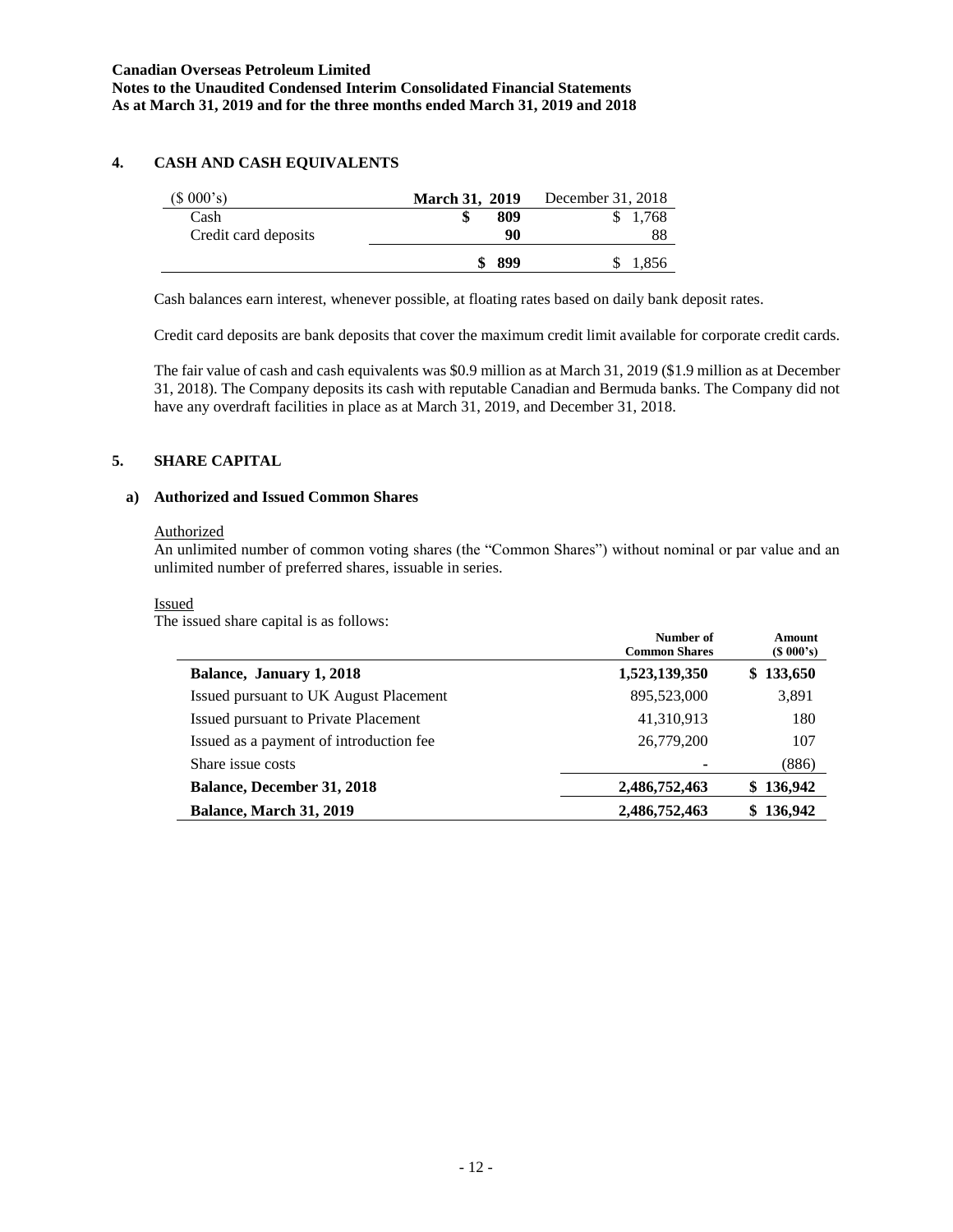# **5. SHARE CAPITAL (continued)**

#### **b) Warrants**

A summary of the Company's share purchase warrants outstanding at March 31, 2019 is as follows:

| $(S\ 000's)$                                                   | Number of<br>Warrants | Weighted<br>Average<br><b>Exercise</b><br>Price* | Fair<br><b>Value of</b><br><b>Warrants</b> | <b>Expiry Date</b>                     |
|----------------------------------------------------------------|-----------------------|--------------------------------------------------|--------------------------------------------|----------------------------------------|
| Balance, January 1, 2018                                       | 174,032,188           | \$0.053                                          | \$                                         |                                        |
| Reclassification of June and October 2017<br>Broker's Warrants |                       |                                                  | 227                                        | (June 12, 2019 to<br>October 16, 2019) |
| Issued August 2018 UK Placing Broker's<br>Warrants             | 53,731,380            | 0.004                                            | 103                                        | August 30, 2020                        |
| Expired 2016 Non-Brokered Warrants                             | (14,605,000)          | 0.069                                            |                                            |                                        |
| Expired 2016 Finder's Warrants                                 | (1,177,114)           | 0.051                                            |                                            |                                        |
| Expired 2016 Broker's Warrants                                 | (99,016,868)          | 0.075                                            |                                            |                                        |
| Expired 2016 Agents' Warrants                                  | (5,233,206)           | 0.055                                            |                                            |                                        |
| Balance, December 31, 2018                                     | 107,731,380           | \$0.006                                          | \$<br><b>330</b>                           | (June 12, 2019 to                      |
|                                                                |                       |                                                  |                                            | August 30, 2020)                       |
| Balance, March 31, 2019                                        | 107,731,380           | \$0.006                                          | \$<br><b>330</b>                           | (June 12, 2019 to                      |
|                                                                |                       |                                                  |                                            | August 30, 2020)                       |

\*The weighted average exercise price has been converted in USD based on the foreign exchange rate in effect at the date of issuance.

#### **c) Incentive Stock Options**

The Company has a stock option plan where the number of Common Shares reserved under the plan shall not exceed 10% of the issued and outstanding Common Shares and the number reserved for any one individual may not exceed 5% of the issued and outstanding shares. Exercise prices for stock options granted are determined by the closing market price on the day before the date of grant.

There were no changes to the Company's stock option plan, no stock options were granted, exercised and/or expired and 110,000 stock options were forfeited during the three months ended March 31, 2019. As at March 31, 2019, a total of 107,405,000 stock options to purchase Common Shares were outstanding, having a weighted average exercise price of \$0.04 per share and a remaining weighted average contractual life of 3 years.

| (\$000's)                                        | Number of<br><b>Options</b> | Weighted Avg.<br><b>Exercise Price*</b> | <b>Contributed</b><br><b>Capital Reserve</b> |
|--------------------------------------------------|-----------------------------|-----------------------------------------|----------------------------------------------|
| Balance, January 1, 2018                         | 115,240,000                 | \$0.06                                  | \$50,394                                     |
| Expired                                          | (7,725,000)                 | 0.23                                    |                                              |
| <b>Balance and exercisable December 31, 2018</b> | 107,515,000                 | \$0.04                                  | 50,394<br>S                                  |
| Forfeited                                        | (110,000)                   | 0.04                                    |                                              |
| <b>Balance and exercisable March 31, 2019</b>    | 107,405,000                 | \$0.04                                  | 50,394                                       |

\*The weighted average exercise price has been converted in USD based on the foreign exchange rate in effect at the date of issuance.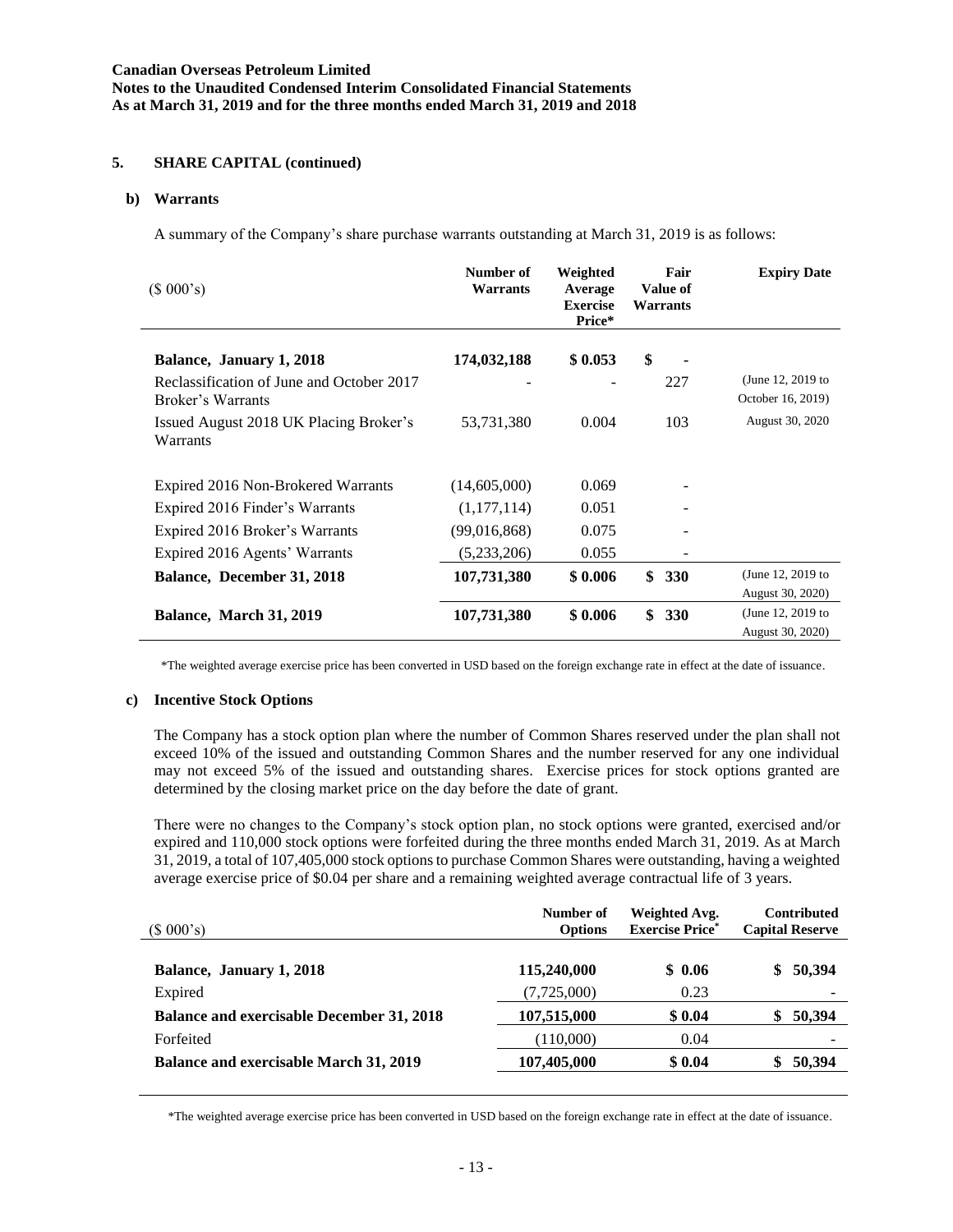# **6. COMMITMENTS AND CONTRACTUAL OBLIGATIONS**

As at March 31, 2019, the Company has the following commitments:

| (\$000's)    | Total | Less than<br><b>One Year</b> | <b>One to Three</b><br>Years | <b>Four to Five</b><br>Years | After Five<br>Years |
|--------------|-------|------------------------------|------------------------------|------------------------------|---------------------|
| Office lease | 288   | 288                          | $\overline{\phantom{0}}$     | $\overline{\phantom{0}}$     |                     |

The Company is committed under operating lease agreements for the rental of office space in Calgary, Canada. The approximate total lease payments are \$0.3 million and are payable over the next seven months.

### **7. FINANCIAL INSTRUMENTS**

The Company measures financial assets and financial liabilities at fair value on initial recognition, which is typically the transaction price unless a financial instrument contains a significant financing component. Measurement in subsequent periods depends on the financial instrument's classification, as described below.

- Fair value through profit or loss: Financial instruments designated at fair value through profit or loss are initially recognized and subsequently measured at fair value with changes in those fair values immediately charged to the statements of comprehensive income. The Company does not have any financial instruments under this classification.
- Amortized cost: Financial instruments designated as amortized cost are initially recognized at fair value, net of directly attributable transaction costs, and are subsequently measured at amortized cost using the effective interest method. Financial instruments under this classification include cash, accounts receivable, accounts payable and accrued liabilities.
- Fair value through other comprehensive income: Financial instruments designated as fair value through other comprehensive income are initially recognized at fair value, net of directly attributable transaction costs, and are subsequently measured at fair value with changes in fair value recognized in other comprehensive income, net of tax. The Company does not have any financial instruments under this classification.

### *Impairment of financial assets*

The Company recognizes loss allowances for expected credit losses on its financial assets measured at amortized cost. Expected credit losses exist if one or more loss events occur after initial recognition of the financial asset which has an impact on the estimated future cash flows of the financial asset and that impact can be reliably measured. The Company uses a combination of historical and forward-looking information to determine the appropriate expected credit loss. The carrying amount of the asset is reduced through the use of an allowance account, and the loss is recognized in general and administrative expenses.

### **a) Foreign exchange risk**

To mitigate a portion of its exposure and to the extent it is feasible, the Company keeps its funds in currencies applicable to its known short-term obligations.

Cash and cash equivalents includes amounts denominated in the following foreign currencies:

|                             | <b>March 31, 2019</b> | December 31, 2018 |
|-----------------------------|-----------------------|-------------------|
| <b>Great British Pounds</b> | 348                   | 952               |
| Canadian Dollars            | 496                   | 867               |
|                             |                       |                   |